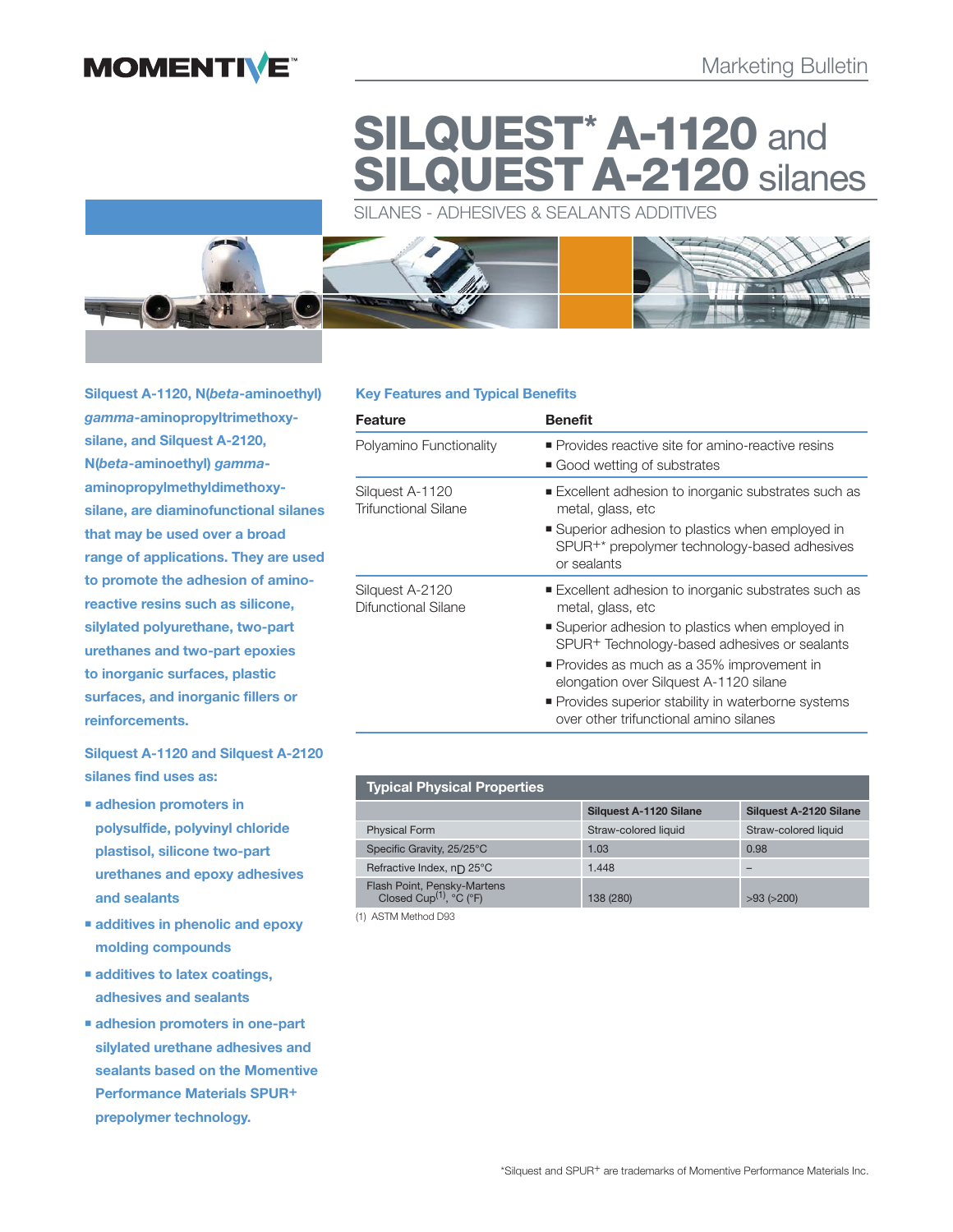# **Chemical Structure**

Silquest A-1120 Silane

 $\rm H_2NCH_2CH_2NHCH_2CH_2CH_2Si(OCH_3)_3$ 

Silquest A-2120 Silane

 $\rm H_2$ NCH $_2$ CH $_2$ NHCH $_2$ CH $_2$ CH $_2$ Si(OCH $_3$ ) $_2$ CH $_3$ 

## **Potential Applications**

Silquest A-1120 silane and Silquest A-2120 silane may be used as additives, helping to eliminate the need for special primers in numerous bonding applications. Specific systems that demonstrate improved adhesion when Silquest A-1120 silane or Silquest A-2120 silane are used include:

## RTV Silicones and Hybrid Silane-Crosslinked Sealants

Silquest A-1120 silane or Silquest A-2120 silane addition to one- and two-part silicone-crosslinked sealants improves adhesion to a variety of substrates, including glass, steel, aluminum and concrete. These silanes can dramatically enhance adhesion to a wide array of plastics when used in combination with the Momentive Performance Materials SPUR+\* Technology for silylating urethane polymers. (For formulation and silylated prepolymer preparation information, please refer to Literature Bulletin 112-026-30, "Silquest Organofunctional Silanes – Crosslinkers and Adhesion Promoters for Urethane Adhesives and Sealants". This bulletin may be obtained from the Momentive Performance Materials sales office nearest you.)

Silquest A-2120 silane, a difunctional variant of Silquest A-1120 silane, can be utilized to provide an enhanced adhesion performance and as much as a 35% increase elongation perfomance.

Loading levels of 0.5 to 2.0 percent by weight are typically recommended for both products.

The performance of Silquest A-1120 silane in a one-part SPUR+ prepolymer-based sealant is shown in the following table. Similar results would be anticipated using Silquest A-2120 silane.

## **Table 1: Adhesion-in-Peel (1) Performance of One-Part SPUR+ Sealant Using Silquest A-1120 and Silquest A-2120 Silane(2)**

| <b>Substrate</b> | Peel Strength, pli <sup>(3)</sup> (Failure Mode) |                                  |  |
|------------------|--------------------------------------------------|----------------------------------|--|
|                  | Silguest A-1120<br><b>Silane</b>                 | Silquest A-2120<br><b>Silane</b> |  |
| Aluminum         | 21 (100% $C^{(4)}$ )                             | 20 (100% C)                      |  |
| Glass            | 23 (100% C)                                      | 23 (100% C)                      |  |
| <b>PVC</b>       | 23 (100% C)                                      | 21 (100% C)                      |  |
| <b>ABS</b>       | 20 (75% C)                                       | 25 (100% C)                      |  |
| Polystyrene      | 23 (100% C)                                      | $3$ ( $< 75\%$ C)                |  |

(1) ASTM Method C-794

(2) 1.5 weight percent silane

(3) Pounds per linear inch

(4) Cohesive failure of the bond

# **Potential Applications (continued)**

## Polysulfide Sealants

When added to one- and two-part polysulfide sealants, Silquest A-1120 silane and A-2120 silane provide better adhesion to a variety of substrates, including glass, aluminum and steel. Silquest A-1120 silane and A-2120 silane are typically used at a loading of 0.5 to 1.0 percent by weight to the sealant. They disperse well and produce cohesive failure in the sealant rather than adhesive failure of the bond between the sealant and the substrate.

Furthermore, the use of Silquest A-1120 silane or A-2120 silane can eliminate the need for primers normally required to achieve adhesion to surfaces.

## Plastisol Sealants

Adding Silquest A-1120 silane (0.5 to 1.5 weight percent) as a replacement for polyamino amide adhesion promoters in plastisol sealants improves bonding to metal substrates.

Silquest A-1120 silane-modified plastisol systems have a very light color, and the cured compound is bubble-free.

# Additive in Phenolic and Epoxy Molding Compounds

Silquest A-1120 silane, as an additive in phenolic and epoxy molding compounds, reduces the water absorption of molded composites. This, in turn, leads to improved wet electrical properties, particularly at low frequencies. High-temperature strength properties are also improved.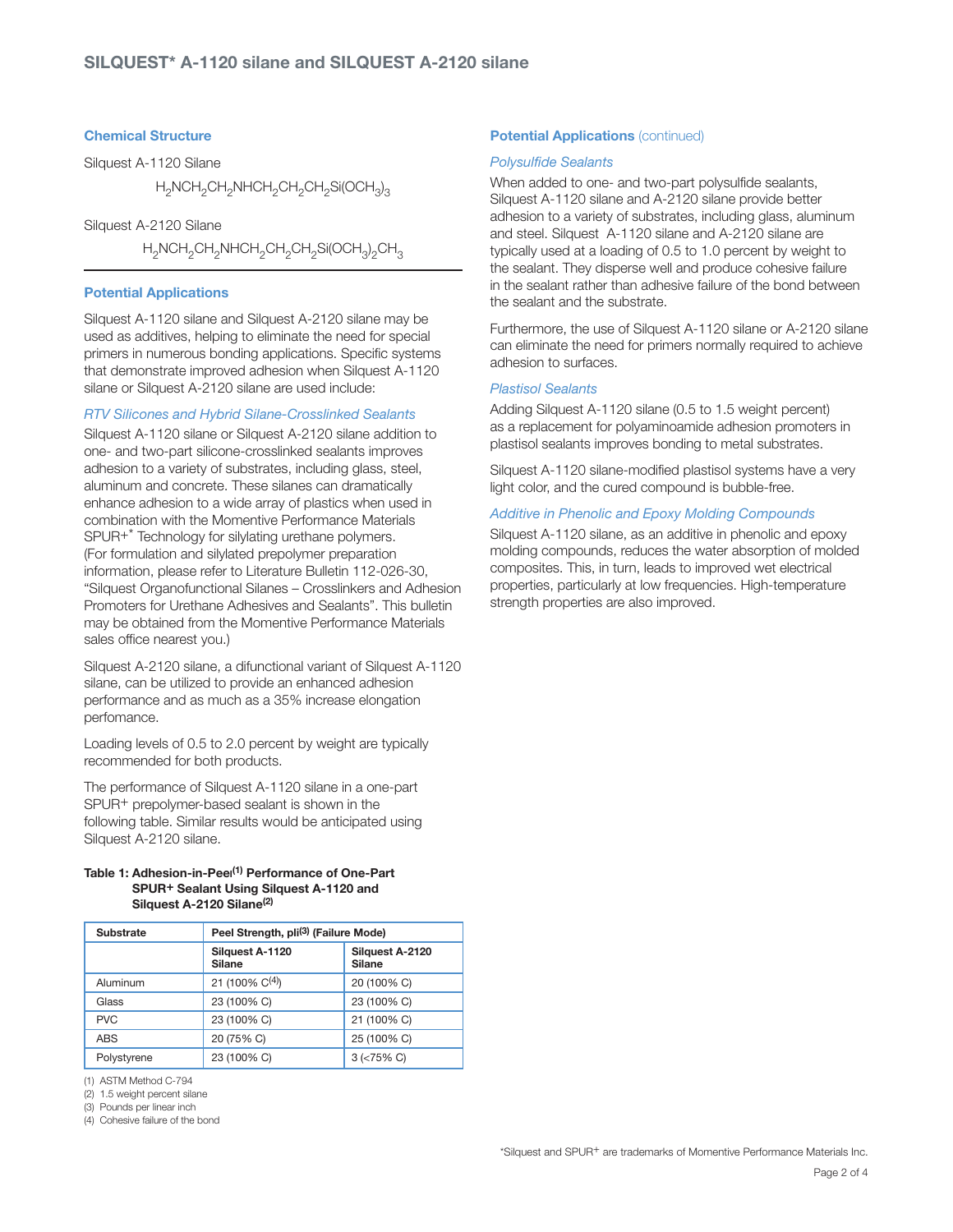## **Patent Status**

Nothing contained herein shall be construed to imply the nonexistence of any relevant patents or to constitute the permission, inducement or recommendation to practice any invention covered by any patent, without authority from the owner of the patent.

## **Product Safety, Handling and Storage**

Customers considering the use of this product should review the latest Material Safety Data Sheet and label for product safety information, handling instructions, personal protective equipment if necessary, and any special storage conditions required. Material Safety Data Sheets are available at www.momentive.com or, upon request, from any Momentive Performance Materials representative. Use of other materials in conjunction with Momentive Performance Materials products may require additional precautions. Please review and follow the safety information provided by the manufacturer of such other materials.

# **Limitations**

Customers must evaluate Momentive Performance Materials products and make their own determination as to fitness of use in their particular applications.

# **Emergency Service**

Momentive Performance Materials maintains an around-the-clock emergency service for its products.

| Location                       | <b>Emergency Service Provider</b>                                                                    | <b>Emergency Contact Number</b> |
|--------------------------------|------------------------------------------------------------------------------------------------------|---------------------------------|
| Mainland U.S., Puerto Rico     | <b>CHEMTREC</b>                                                                                      | 1-800-424-9300                  |
| Alaska, Hawaii                 | <b>CHEMTREC</b>                                                                                      | 1-800-424-9300                  |
| Canada                         | <b>CHEMTREC</b>                                                                                      | 1-800-424-9300                  |
| Europe, Israel                 | <b>NCEC</b>                                                                                          | +44 (0) 1235239670              |
| Middle East                    | <b>NCEC</b>                                                                                          | +44 (0) 1235239671              |
| Asia Pacific (except China)    | <b>NCEC</b>                                                                                          | +44 (0) 1235239670              |
| China                          | <b>NCEC</b>                                                                                          | +86-10-5100-3039                |
| Latin America (except Brazil)  | <b>NCEC</b>                                                                                          | +44 (0) 1235239670              |
| Brazil                         | SOS Cotec                                                                                            | 08000111767 or 08007071767      |
| All other locations world wide | <b>NCEC</b>                                                                                          | +44 (0) 1235239670              |
| At sea                         | Radio U.S. Coast Guard in U.S. waters<br>NCEC in International waters                                | +44 (0) 1235239670              |
|                                | For Health related calls, contact Momentive Performance Materials at +1-518-233-2500 (English only). |                                 |

DO NOT WAIT. Phone if in doubt. You will be referred to a specialist for advice.